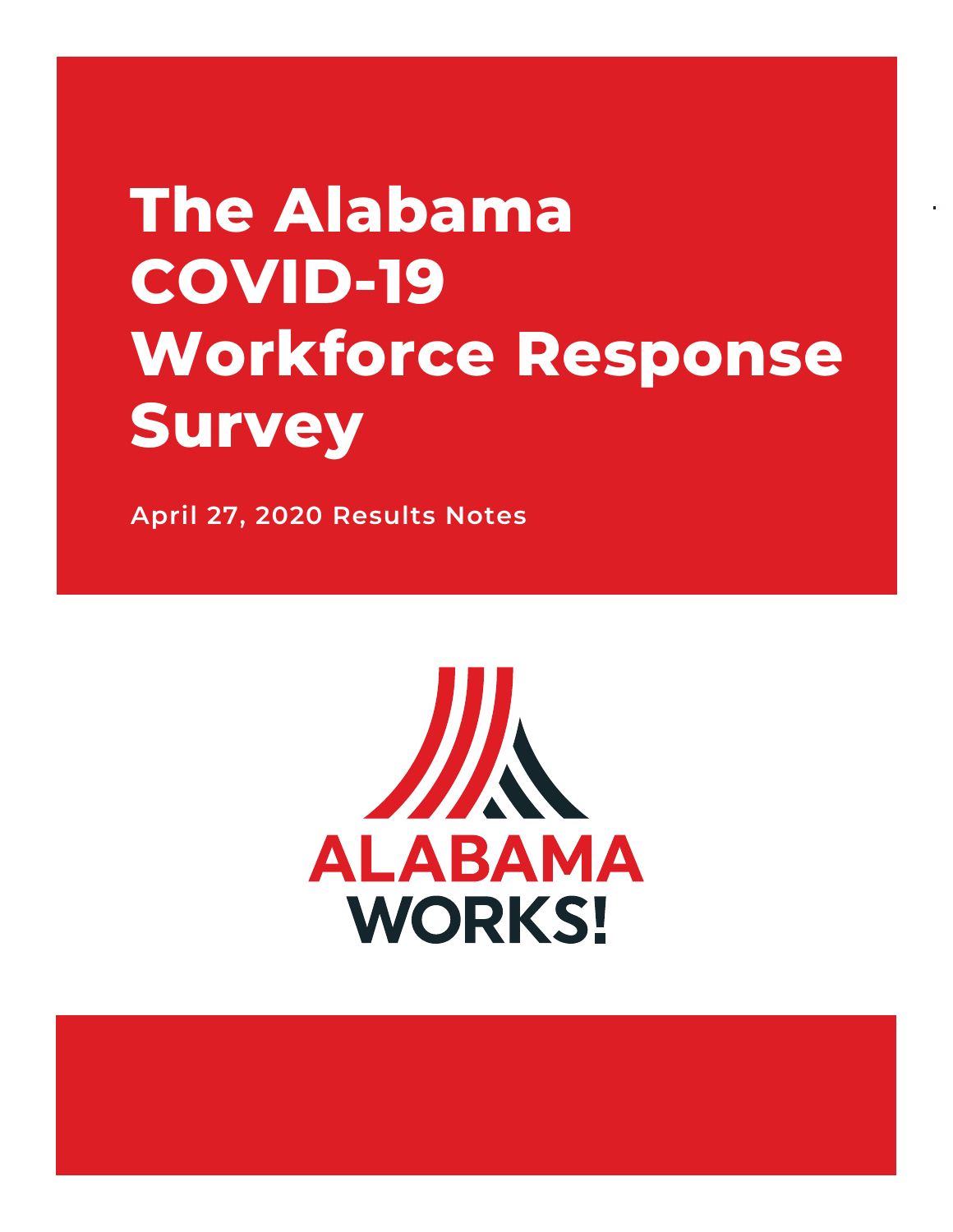# Total respondents **1,794** as of 12:00 PM, Monday, April 27, 2020.

#### **Reporting Counties Ranked by Most Responses:**

| <b>Etowah</b>    | 10.09% | Calhoun       | 1.95%    | Lawrence      | 0.67% | Lowndes        | 0.22% |
|------------------|--------|---------------|----------|---------------|-------|----------------|-------|
| <b>Jefferson</b> | 8.31%  | <b>Pike</b>   | 1.84%    | Tallapoosa    | 0.67% | Wilcox         | 0.22% |
| <b>Baldwin</b>   | 7.41%  | Colbert       | .62%     | <b>Blount</b> | 0.61% | Clarke         | 0.17% |
| Lee              | 6.97%  | Covington     | 1.45%    | Jackson       | 0.56% | Cleburne       | 0.17% |
| Madison          | 5.07%  | Cullman       | 1.34%    | Chambers      | 0.50% | Dallas         | 0.17% |
| Montgomery       | 4.91%  | St. Clair     | 1.28%    | Crenshaw      | 0.50% | Fayette        | 0.17% |
| Houston          | 4.52%  | Walker        | 1.28%    | Escambia      | 0.39% | Lamar          | 0.17% |
| Talladega        | 3.07%  | Coffee        | $1.17\%$ | Marion        | 0.39% | <b>Bibb</b>    | 0.11% |
| Lauderdale       | 3.01%  | Limestone     | 1.11%    | Randolph      | 0.39% | Conecuh        | 0.11% |
| Mobile           | 3.01%  | Russell       | 0.89%    | Monroe        | 0.33% | Macon          | 0.11% |
| Elmore           | 2.95%  | Chilton       | 0.78%    | Cherokee      | 0.28% | Marengo        | 0.11% |
| Tuscaloosa       | 2.95%  | Barbour       | 0.72%    | Winston       | 0.28% | <b>Bullock</b> | 0.06% |
| Shelby           | 2.90%  | <b>Butler</b> | 0.72%    | Clay          | 0.22% | Choctaw        | 0.06% |
| Morgan           | 2.79%  | Dale          | 0.72%    | Coosa         | 0.22% | Hale           | 0.06% |
| Marshall         | 2.40%  | DeKalb        | 0.72%    | Geneva        | 0.22% | Pickens        | 0.06% |
| Autauga          | 2.17%  | Franklin      | 0.72%    | Henry         | 0.22% | Washington     | 0.06% |

#### **About how many people are employed at your company?**



**of your employees are paid by the hour?**



of Businesses Employ Mostly Hourly Workers **41%**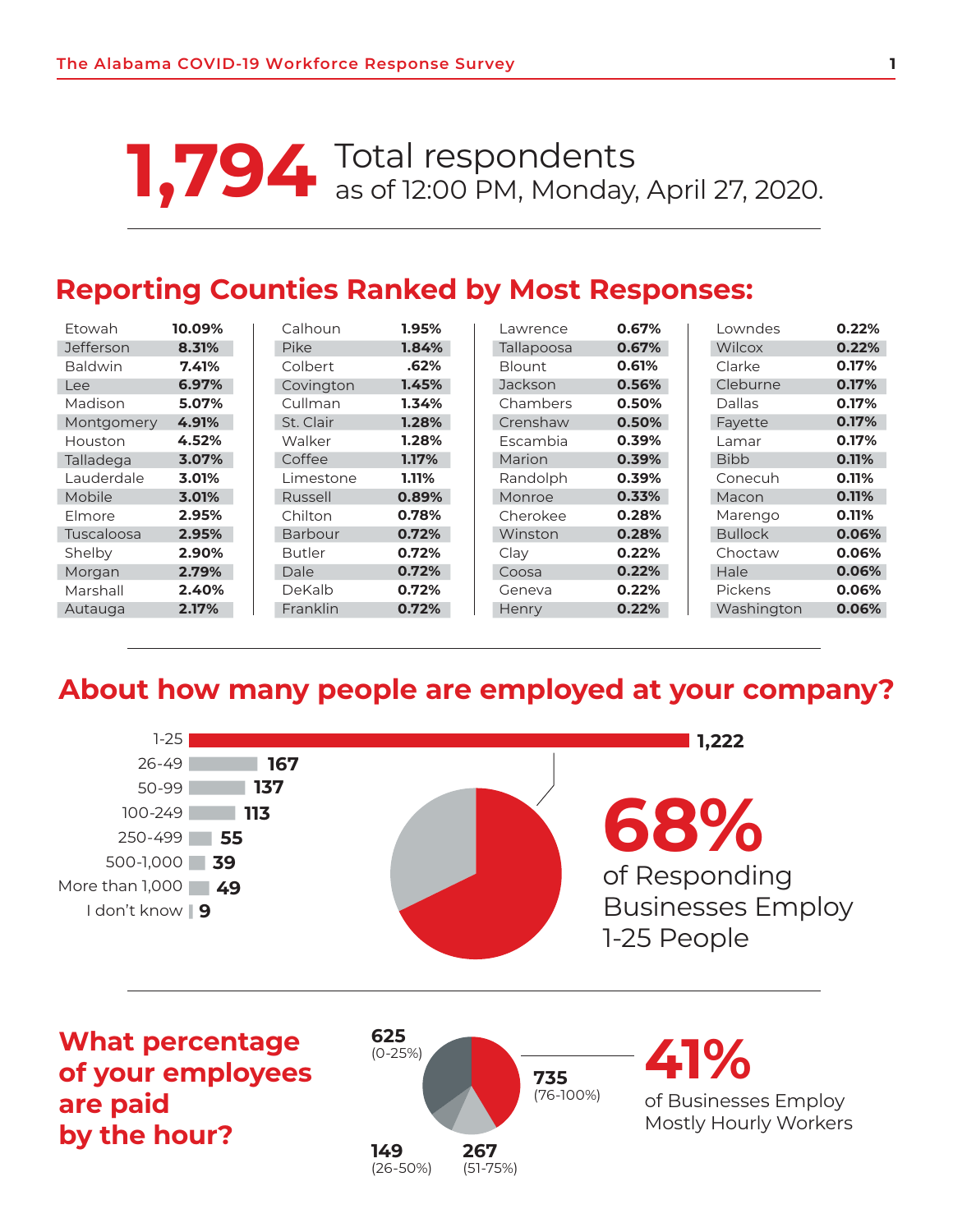Very few businesses have a contingent or temporary workforce of any size.

**90% of respondents maintain a ≤25% segment of their workforce that is contingent or temporary.**

#### **What percentage of your workforce is contingent or temporary?**



#### **Current Business Climate**

**53.4%**

of Businesses Reported that their **current business climate is "bad"**



# **49.6%**<br> **49.6% 49.6%**



of Businesses Expected their climate to **improve in the next 6 months**



Over half responding businesses operate in just one county.

#### **Top 5 reported industries:**

1 **Other Services**

 (Excluding Public Administration) (**14%**)

- 2 **Healthcare and Social Assistance**  (**13.3%**)
- 3 **Retail Trade** (**12.1%**)
- 4 **Accommodation, Hospitality, and Food Services** (**10.9%**)
- 5 **Manufacturing** (**10.9%**)



of businesses expect that their workforce size will remain relatively constant over the next 3 months.